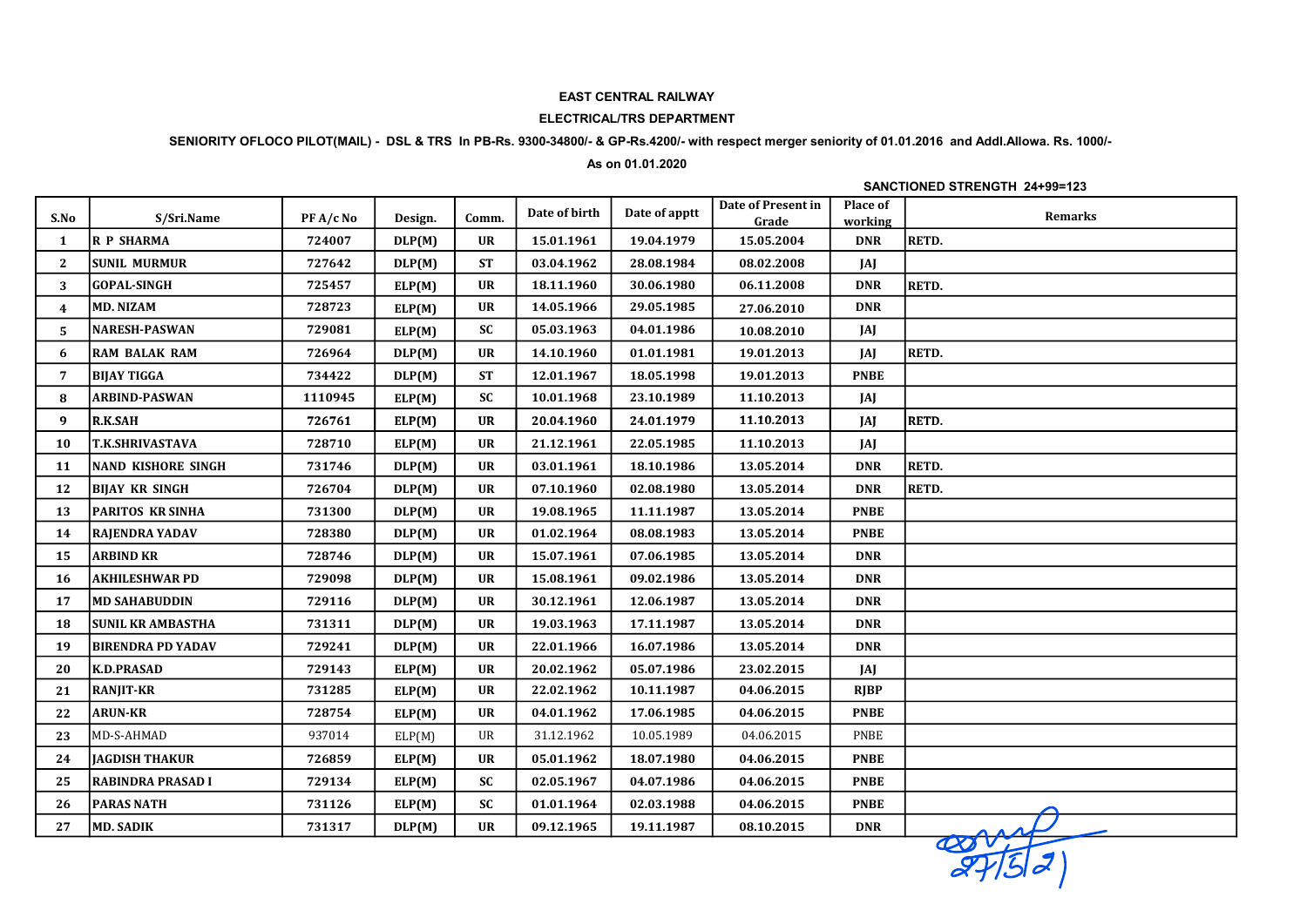| 28 | <b>MOTI-LALL</b>             | 11113716 | ELP(M)      | ${\bf SC}$                        | 05.08.1971 | 31.10.1989 | 02.11.2015 | <b>PNBE</b> |                            |
|----|------------------------------|----------|-------------|-----------------------------------|------------|------------|------------|-------------|----------------------------|
| 29 | <b>LAKHAN DAS</b>            | 726858   | ELP(M)      | <b>UR</b>                         | 17.05.1961 | 27.12.1980 | 19.08.2020 | JAJ         |                            |
| 30 | <b>A.L.RAUT</b>              | 731283   | ELP(M)      | <b>SC</b>                         | 02.02.1964 | 11.09.1987 | 22.08.2016 | JAJ         |                            |
| 31 | <b>UDAY KUMAR</b>            | 540705   | ELP(M)      | <b>UR</b>                         | 01.01.1967 | 22.10.1998 | 22.08.2016 | <b>DNR</b>  |                            |
| 32 | <b>SATRUGHAN SINHA</b>       | 1033140  | ELP(M)      | <b>UR</b>                         | 05.06.1972 | 12.10.1998 | 22.08.2016 | <b>PNBE</b> |                            |
| 33 | <b>L.N.PANDIT</b>            | 728763   | ELP(M)      | $\ensuremath{\mathsf{UR}}\xspace$ | 07.03.1966 | 29.06.1985 | 22.08.2016 | <b>PNBE</b> |                            |
| 34 | <b>ANIL PRASAD</b>           | 479491   | ELP(M)      | <b>UR</b>                         | 03.01.1967 | 05.08.1998 | 22.08.2016 | <b>PNBE</b> |                            |
| 35 | R.B.SINGH                    | 4767366  | ELP(M)      | <b>UR</b>                         | 22.09.1968 | 25.01.1988 | 22.08.2016 | <b>PNBE</b> |                            |
| 36 | <b>SHAILENDRA KUMAR</b>      | 2572214  | <b>ELPP</b> | <b>UR</b>                         | 08.10.1967 | 08.04.1996 | 20.03.2013 | <b>DNR</b>  | <b>EMPANNELED/LPM</b>      |
| 37 | R.K.P.SINGH                  | 1110487  | ELP(M)      | <b>UR</b>                         | 01.01.1963 | 07.04.1984 | 22.08.2016 | <b>PNBE</b> |                            |
| 38 | <b>R.B.YADAV</b>             | 1108692  | ELP(M)      | UR                                | 04.05.1962 | 08.03.1986 | 22.08.2016 | <b>PNBE</b> |                            |
| 39 | <b>RABINDRA KUMAR</b>        | 1110975  | ELP(M)      | $\ensuremath{\mathsf{UR}}\xspace$ | 02.12.1960 | 26.03.1990 | 22.08.2016 | <b>PNBE</b> | RETD.                      |
| 40 | <b>RAVINDRA PRASAD II</b>    | 731200   | <b>ELPP</b> | <b>UR</b>                         | 18.01.1966 | 13.03.1987 | 20.03.2013 | JAJ         |                            |
| 41 | <b>GURUDEV PANDIT</b>        | 731209   | ELP(M)      | <b>UR</b>                         | 03.01.1964 | 16.06.1987 | 10.12.2016 | <b>DNR</b>  |                            |
| 42 | <b>C.K.SAHAY</b>             | 731223   | ELP(M)      | <b>UR</b>                         | 01.01.1965 | 17.06.1987 | 10.12.2016 | <b>DNR</b>  |                            |
| 43 | <b>JAMUNA PASWAN</b>         | 731245   | ELP(M)      | $\ensuremath{\mathbf{UR}}\xspace$ | 08.01.1966 | 05.01.1988 | 22.08.2016 | <b>PNBE</b> |                            |
| 44 | <b>N.K.PASWAN</b>            | 726861   | DLP(M)      | <b>SC</b>                         | 25.12.1963 | 28.12.1982 | 16.12.2016 | JAJ         |                            |
| 45 | <b>BABAN RAJAK</b>           | 728724   | DLP(M)      | <b>SC</b>                         | 05.01.1962 | 30.05.1985 | 16.12.2016 | JAJ         |                            |
| 46 | <b>R.K.CHAUDHARY</b>         | 728412   | <b>DLLP</b> | SC                                | 15.10.1963 | 24.07.1985 | 07.02.2014 | <b>DNR</b>  | <b>REVERTED AS SHUNTER</b> |
| 47 | <b>SHAILENDRA LAKRA</b>      | 735375   | DLP(M)      | <b>ST</b>                         | 18.09.1973 | 10.11.2000 | 29.05.2017 | <b>DNR</b>  |                            |
| 48 | <b>AJAY KUMAR PASWAN</b>     | 734417   | DLP(M)      | <b>SC</b>                         | 25.04.1971 | 14.05.1998 | 16.12.2016 | <b>PNBE</b> |                            |
| 49 | UMESH KUMAR                  | 4612826  | ELP(M)      | <b>UR</b>                         | 04.01.1963 | 20.03.1997 | 22.08.2017 | <b>DNR</b>  |                            |
| 50 | <b>AJAY KUMAR MISHRA</b>     | 5360559  | ELP(M)      | $\ensuremath{\mathsf{UR}}\xspace$ | 12.12.1963 | 21.12.1990 | 22.08.2017 | <b>PNBE</b> |                            |
| 51 | YOGENDRA PRASAD              | 731240   | ELP(M)      | <b>UR</b>                         | 08-01-1961 | 24-06-1987 | 22.12.2017 | <b>DNR</b>  | RETD.                      |
| 52 | <b>BIJAY RAM</b>             | 731250   | ELP(M)      | <b>UR</b>                         | 08-02-1962 | 27-06-1987 | 22.12.2017 | <b>DNR</b>  |                            |
| 53 | LALAN KUMAR JHA              | 728722   | ELP(M)      | UR                                | 14.01.0965 | 29-05-1985 | 22.12.2017 | JAJ         |                            |
| 54 | <b>SANTOSH KUMAR</b>         | 731204   | <b>ELPP</b> | <b>UR</b>                         | 07-01-1968 | 13-06-1987 | 09.12.2015 | <b>DNR</b>  | <b>EMPANNELED/LPM</b>      |
| 55 | <b>SACHCHIDA NAND PANDEY</b> | 728752   | ELP(M)      | UR                                | 20-06-1961 | 12-06-1985 | 22.12.2017 | JAJ         |                            |
| 56 | <b>ASHOK KUMAR</b>           | 730229   | ELP(M)      | $\ensuremath{\mathsf{UR}}\xspace$ | 13-12-1967 | 21-05-1986 | 22.12.2017 | <b>PNBE</b> |                            |
| 57 | K. D. SAO                    | 732914   | ELP(M)      | <b>UR</b>                         | 22-02-1971 | 21-12-1991 | 22.12.2017 | JAJ         |                            |
| 58 | <b>DINANATH PRASAD</b>       | 728753   | <b>ELPP</b> | $\ensuremath{\mathsf{UR}}\xspace$ | 12-05-1962 | 12-06-1985 | 09.12.2015 | <b>DNR</b>  | <b>EMPANNELED/LPM</b>      |
| 59 | RAJESH KUMAR JHA             | 731125   | ELP(M)      | <b>UR</b>                         | 08-01-1969 | 26-02-1988 | 22.12.2017 | JAJ         |                            |
| 60 | <b>SHAMBHU SHARAN PD.</b>    | 727774   | ELP(M)      | <b>UR</b>                         | 08-01-1966 | 05-01-1984 | 22.12.2017 | <b>PNBE</b> |                            |

 $2/5/21$